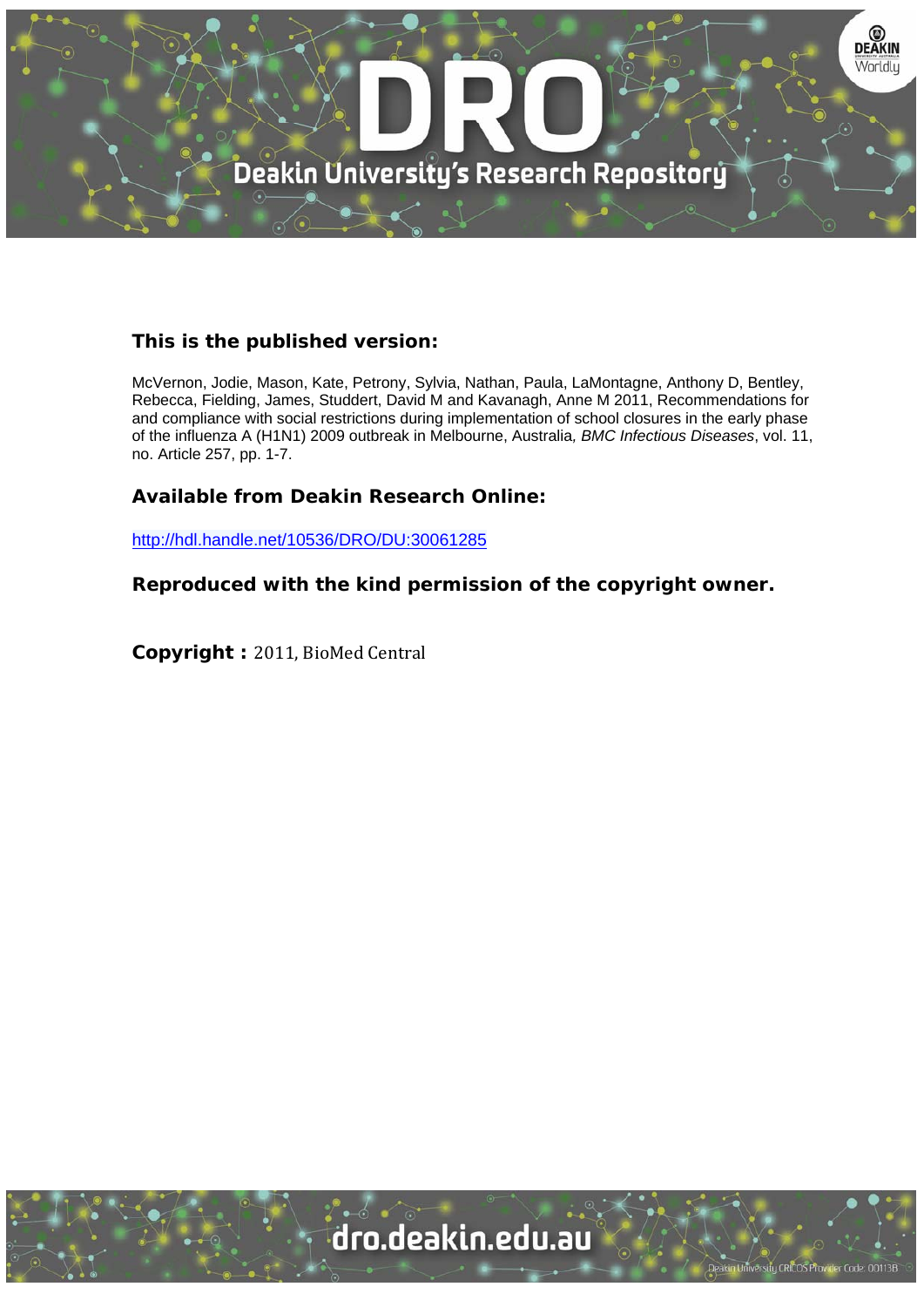# **RESEARCH ARTICLE Example 2018 CONSIDERING ACCESS**



# Recommendations for and compliance with social restrictions during implementation of school closures in the early phase of the influenza A (H1N1) 2009 outbreak in Melbourne, Australia

Jodie McVernon<sup>1\*</sup>, Kate Mason<sup>2</sup>, Sylvia Petrony<sup>2</sup>, Paula Nathan<sup>1,2</sup>, Anthony D LaMontagne<sup>3</sup>, Rebecca Bentley<sup>2</sup> , James Fielding<sup>4,5,7</sup>, David M Studdert<sup>6,8</sup> and Anne Kavanagh<sup>2</sup>

# Abstract

**Background:** Localized reactive school and classroom closures were implemented as part of a suite of pandemic containment measures during the initial response to influenza A (H1N1) 2009 in Melbourne, Australia. Infected individuals, and those who had been in close contact with a case, were asked to stay in voluntary home quarantine and refrain from contact with visitors for seven days from the date of symptom onset or exposure to an infected person. Oseltamivir  $(Tamiflu^{\mathfrak{B}})$  was available for treatment or prophylaxis.

Methods: We surveyed affected families through schools involved in the closures. Analyses of responses were descriptive. We characterized recommendations made to case and contact households and quantified adherence to guidelines and antiviral therapy.

Results: Of the 314 respondent households, 51 contained a confirmed case. The prescribed quarantine period ranged from 1-14 days, reflecting logistic difficulties in reactive implementation relative to the stated guidelines. Household-level compliance with the requirement to stay at home was high (84.5%, 95% CI 79.3,88.5) and contact with children outside the immediate family infrequent.

**Conclusions:** Levels of compliance with recommendations in our sample were high compared with other studies, likely due to heightened public awareness of a newly introduced virus of uncertain severity. The variability of reported recommendations highlighted the difficulties inherent in implementing a targeted reactive strategy, such as that employed in Melbourne, on a large scale during a public health emergency. This study emphasizes the need to understand how public health measures are implemented when seeking to evaluate their effectiveness.

# **Background**

The World Health Organization declared the first influenza pandemic of the  $21^{st}$  Century in June 2009, following global spread of a novel swine-origin reassortant strain of influenza A (H1N1) (pH1N1) [[1\]](#page-7-0). In Australia, as in many countries, initial reports were dominated by outbreaks in schools, with evidence of high rates of transmission between children [[2](#page-7-0)]. Anticipating the special risks posed in the school environment, the

Australian Health Management Plan for Pandemic Influenza 2008 (AHMPPI) [\[3](#page-7-0)] had recommended school and classroom closures as part of a suite of 'social distancing' measures aimed at limiting early spread of an imported pandemic virus. Other interventions during the initial 'Contain' phase of the pandemic response included voluntary home quarantine of cases and their close contacts, and liberal distribution of antiviral agents for treatment and prophylaxis of infection [\[3](#page-7-0)].

Although school closure has been widely used in the response to past pandemics [[4\]](#page-7-0), there is little quantitative evidence of its likely effectiveness to inform optimal implementation [\[5](#page-7-0)]. This absence of data is particularly



© 2011 McVernon et al; licensee BioMed Central Ltd. This is an Open Access article distributed under the terms of the Creative Commons Attribution License [\(http://creativecommons.org/licenses/by/2.0](http://creativecommons.org/licenses/by/2.0)), which permits unrestricted use, distribution, and reproduction in any medium, provided the original work is properly cited.

<sup>\*</sup> Correspondence: [j.mcvernon@unimelb.edu.au](mailto:j.mcvernon@unimelb.edu.au)

<sup>&</sup>lt;sup>1</sup>Vaccine & Immunisation Research Group, Murdoch Children's Research Institute and Melbourne School of Population Health, University of Melbourne, Australia

Full list of author information is available at the end of the article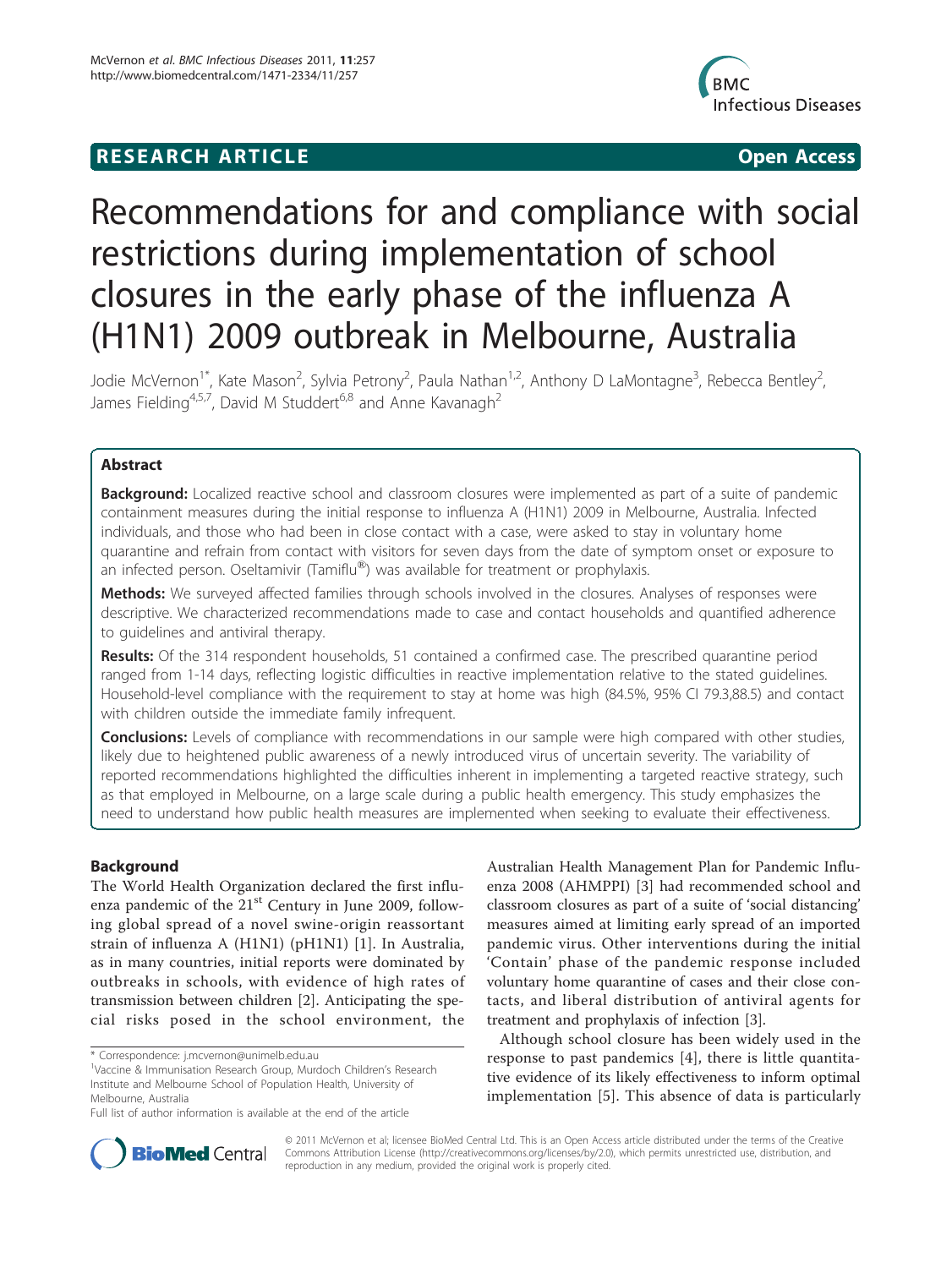troublesome given the estimated societal costs of school and workplace closures in the context of a pandemic response as predicted by macroeconomic models [[6,7](#page-7-0)]. Mathematical models have been used to estimate the impact of school closure on epidemic dynamics, with disparate conclusions. These variations arise because of differing assumptions regarding relative age-specific attack rates [\[8](#page-7-0)], social mixing patterns prior to [\[9](#page-7-0)] and during [\[5](#page-7-0)] the period of school closure and the timing and extent of interventions [[10,11\]](#page-7-0). Within these model frameworks, full compliance with voluntary home quarantine recommendations is often assumed, perhaps erroneously given perceived inconvenience [[12\]](#page-7-0). Even where models find simulated school closures to be effective at reducing disease, their associated societal costs generally exceed savings to the health care system resulting from case prevention [[13\]](#page-7-0).

Localized reactive school and classroom closures were employed during the Contain phase of the response to pH1N1 in metropolitan Melbourne, Victoria, Australia, between  $22^{nd}$  May and  $3^{rd}$  June 2009 [[14\]](#page-7-0). In Victoria, Department of Health guidelines recommended that schools with multiple confirmed cases in different classes should be closed for seven days from the date that the last confirmed case attended school; schools with confirmed cases in one class were instructed to close only that class. Quarantined individuals were asked to stay at home and refrain from contact with visitors for seven days from the date of symptom onset or exposure to an infected person - in the first week of measures the recommended period may have been as long as fourteen days in some cases (J Fielding, personal communication).

This questionnaire-based study aimed to characterize the implementation of this intervention across all schools that enacted closures in the Melbourne metropolitan area, representing a population of 4.1 million residents. We also sought to quantify adherence to behavioural and pharmaceutical recommendations, and define household characteristics associated with differences in compliance.

# Methods

#### Study population

In the state of Victoria, the three main education providers are the State Government (1613 schools), Catholic Education (484 schools) and the Independent schools sector (692 schools)[\(http://www.australianschoolsdirec](http://www.australianschoolsdirectory.com.au/educationinformation.php?region=28)[tory.com.au/educationinformation.php?region=28\)](http://www.australianschoolsdirectory.com.au/educationinformation.php?region=28)We obtained from the Victorian government departments of Health and Education and the Catholic Education Office lists of government and Catholic schools in which closures were implemented from the  $22<sup>nd</sup>$  May to  $3<sup>rd</sup>$  June 2009. From these lists, we identified a total of 82

potentially affected schools. Discussions with the principals at these schools regarding the pandemic response confirmed that only 39 had effected closures, and 33 of these agreed to participate - 6 schools did not respond to our enquiry (85% school participation rate). The reasons for differential reporting of school closure status by government agencies and principals were not clear.

On our behalf, staff at participating schools forwarded study information to the parents of 1,181 students in the closed classes or teaching groups who had been advised to go into voluntary home quarantine. An initial letter and two reminder letters were sent to each identified family during November 2009. The second reminder included a movie voucher valued at \$AU10.30 to boost participation and thank families for their involvement. Participating schools received \$AU20 towards the purchase of educational resources for each completed questionnaire.

In Australia, each school is characterized according to a national 'Index of Community Socio-Educational Advantage' (ICSEA), a measure that incorporates Australian Bureau of Statistics data (such as parental incomes, education and employment), Aboriginal enrolment data and community remoteness - all factors known to predict educational outcomes [\(http://www.myschool.edu.au\)](http://www.myschool.edu.au). Students are allocated to quartiles of advantage relative to the national average. If a school has a disproportionate number of students in the lowest quartile, it is likely to be serving a very disadvantaged community. We looked for a relationship between the response rate at school level and the difference between the proportion of students in the lowest quartile and the national average of 25%, using univariate linear regression.

The study was approved by the University of Melbourne's Health Sciences Human Ethics Sub-Committee (0932293). The Department of Education and Early Childhood Development and the Catholic Education Office granted permission for us to approach schools to conduct the survey.

#### Survey

Participating parents completed an anonymous online or telephone questionnaire, which elicited a range of information, including: the compliance of all family members with behavioural recommendations and pharmaceutical interventions during the quarantine period, and factors that may have influenced compliance such as parental leave entitlements and attitudes to the intervention. This study focuses on quantitative measures of compliance. A copy of the questionnaire is available from the authors on request.

#### Measures of compliance

Compliance with home quarantine was calculated as a proportion, representing the number of days spent at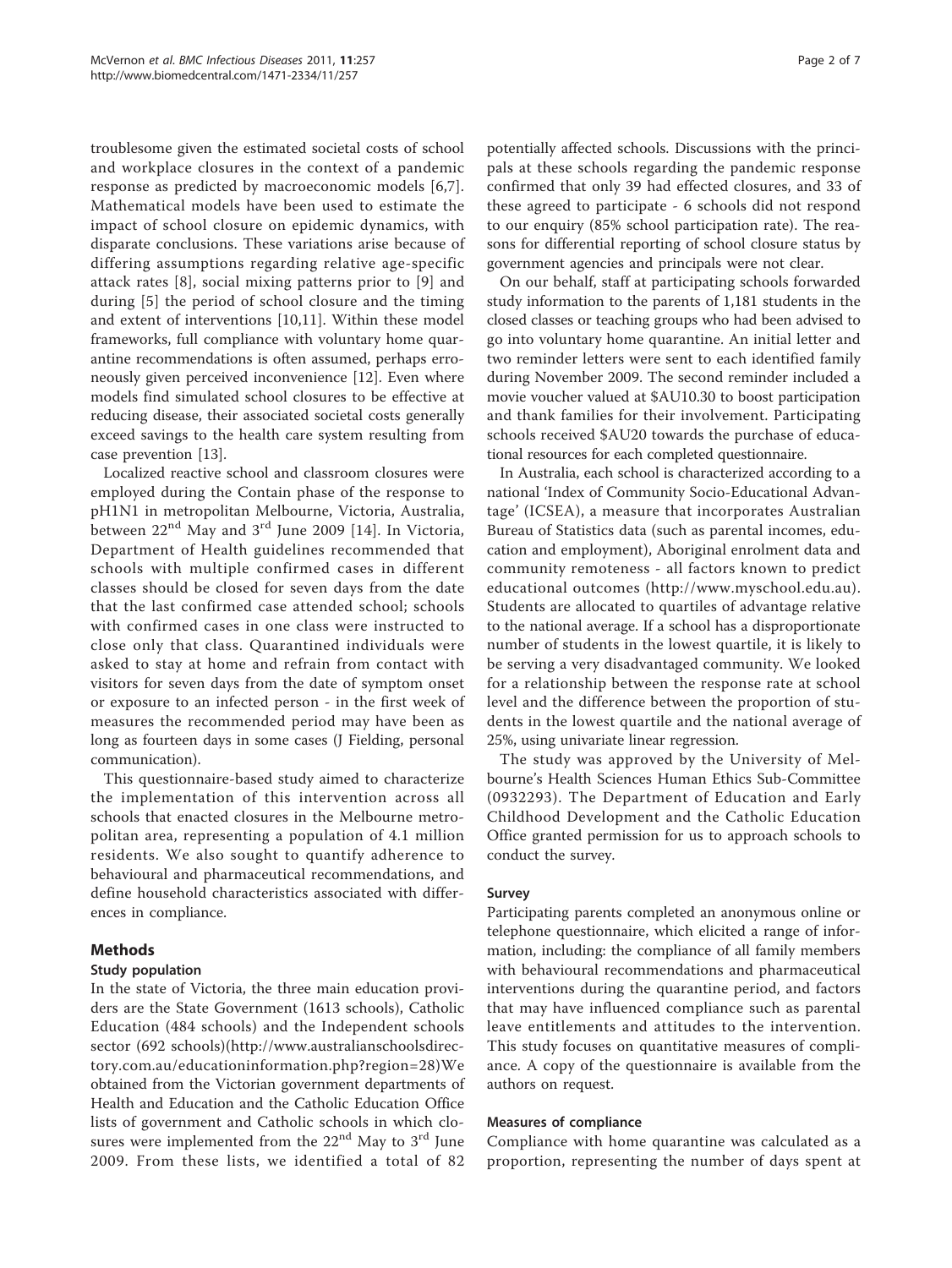home, divided by the number of recommended days of quarantine (i.e. voluntary self-quarantine beyond this period was not assessed). This measure was derived for each individual, along with the proportion of individuals who stayed at home for all of their recommended quarantine days. Compliance was further assessed at household level, representing the number of recommended quarantine days on which all family members who were asked to go into quarantine complied with recommendations. Respondents were asked to identify any trips made outside the home by quarantined individuals, whether the trips were to open or enclosed public spaces, and whether other persons were present.

Compliance with social mixing recommendations was assessed by asking whether adults or children who were not members of the households made incursions to the home environment lasting more than 15 minutes during the quarantine period. For each day nominated as being spent outside the home, the questionnaire elicited information on any mixing with children who were not family members. In any care location, participants were also asked to state whether primary child carers normally lived with the child or were from another household.

For every family member who was prescribed oseltamivir (Tamiflu®), respondents were asked whether all, half or more, less than half or none of the course was completed. Reasons for less than full completion were elicited.

# Statistical analysis

Statistical analyses were performed using Stata 11.0. Analyses were performed at the level of either household or individual, depending on the outcome measure. To adjust our estimates of compliance for the clustering of responding households within schools and individuals within households, we used logistic regression modelling and post estimation commands, and reported the estimates as percentages with 95% confidence intervals (95% CIs). P-values are reported for comparisons between groups. Multilevel regression was used to investigate the extent to which the variance in household compliance was attributable to school-level versus household-level differences. Individual-level compliance estimates were adjusted only for clustering of individuals within households, as the clustering of compliance at the school level was estimated to be of minimal impact.

# Results

# Study population

The population of schools surveyed derived from relatively disadvantaged areas, with 16 schools reporting a larger proportion of students in the bottom quartile of advantage according to ICSEA scores than the national

average (Median difference: 4, range -25, 39). Median school level response rates were 19.9% (Range: 4%, 46%). Response rates were square root transformed to approximate a normal distribution, and linear regression performed to assess the relationship between this score and the excess (or under-representation) of students in the least advantaged quartile. The two were significantly related (Coefficient (95%CI):  $-0.04$  ( $-0.06$ ,  $-0.01$ ); p = 0.002), reflecting lower response rates from less advantaged schools.

We received 314 responses from 1,181 (27%) eligible households approached by the 33 participating schools. Of these, 301 primary respondents (96%) provided information regarding the presence or absence of a medically diagnosed case in the household. Reporting households ranged in size from 2 to 9 members (median 4, interquartile range 4 to 5) and contained a total of 1,330 persons (Figure [1](#page-4-0)). The total number of household members in families ( $n = 13$ ) not reporting case status could not be determined due to missing data. Fifty-one families reported at least one pH1N1-infected individual. Seven of these families reported a secondary case and four reported two secondary cases, for an average secondary household attack rate of 6%. Only one of the 51 primary cases was older than 18 years.

#### Quarantine recommendations

Four hundred and ninety-six individuals were asked to stay in voluntary home quarantine in association with the school and classroom closures. Quarantine was more likely to be recommended for household members if a child had a confirmed case of influenza. The recommended quarantine periods varied, ranging from 1-14 days (median 7 days, IQR 5-8 days) (Figure [2](#page-4-0)).

#### Compliance with requirements to stay at home

Individual compliance with the recommendation to stay at home was high, with respondents reporting that individuals stayed at home for more than 94% of the days they were advised to be in quarantine (95% CI 92.8, 95.9). This figure was not associated with the length of quarantine (Figure [2](#page-4-0)) and did not fluctuate over the course of the quarantine period (data not shown). Of the 3,232 quarantined days, respondents reported that they and their family members spent most of their time outside the home during only 177 days. Of these days, 47 were spent in the homes of friends, 44 at school, 18 in the workplace and 68 at 'Other' unspecified locations. The proportion of individuals who remained at home during all days of their prescribed quarantine period was 88% - this lower figure was attributable to the variable length of the recommended quarantine period for any given individual, as shown in Figure [2](#page-4-0).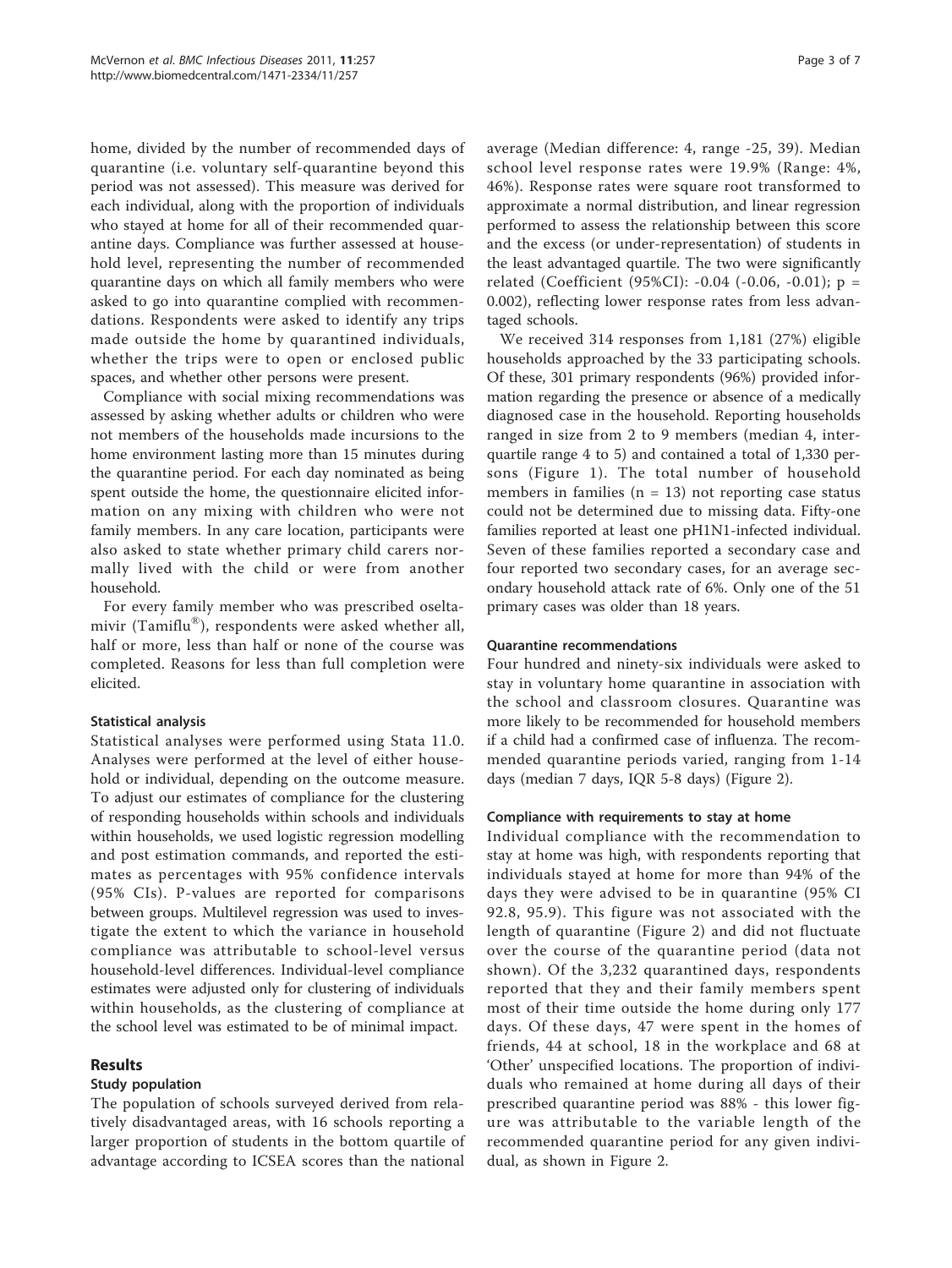<span id="page-4-0"></span>

When compliance was considered at household level, 250 households (84.5%; 95% CI: 79.3%, 88.5%) reported perfect compliance by all family members with quarantine recommendations throughout its duration, regardless of whether there was a case in the household  $(82.0\%$  compliant) or not  $(85.0\%$  compliant) (p = 0.57).



We estimated that only one per cent of the variation in this compliance outcome was explained by differences at the school level (level 2 variance), while 99% of variation was due to differences between households (level 1 variance).

#### Compliance with restrictions on outings

During the quarantine period, 25 reporting households (8.4%; 95% CI: 0.05%, 12.9%) stated that at least one quarantined family member left the home to visit "an outdoor public space with lots of other people around (e.g. playground or market)". A further 36 respondents (12.0%; 95% CI: 0.08%, 17.0%) reported an excursion to an enclosed public space, other than for medical attendance. There was no significant difference in such incidents between families with or without a resident influenza case (data not shown).

#### Compliance with requirements to avoid social mixing

The main purpose of school closure was to restrict contact between children that may facilitate the spread of infection. Forty-three households reported that a child spent at least one day outside the family home, and mixing with other children occurred on almost half of these occasions (48.8%; 95% CI: 35.7%, 62.1%), whether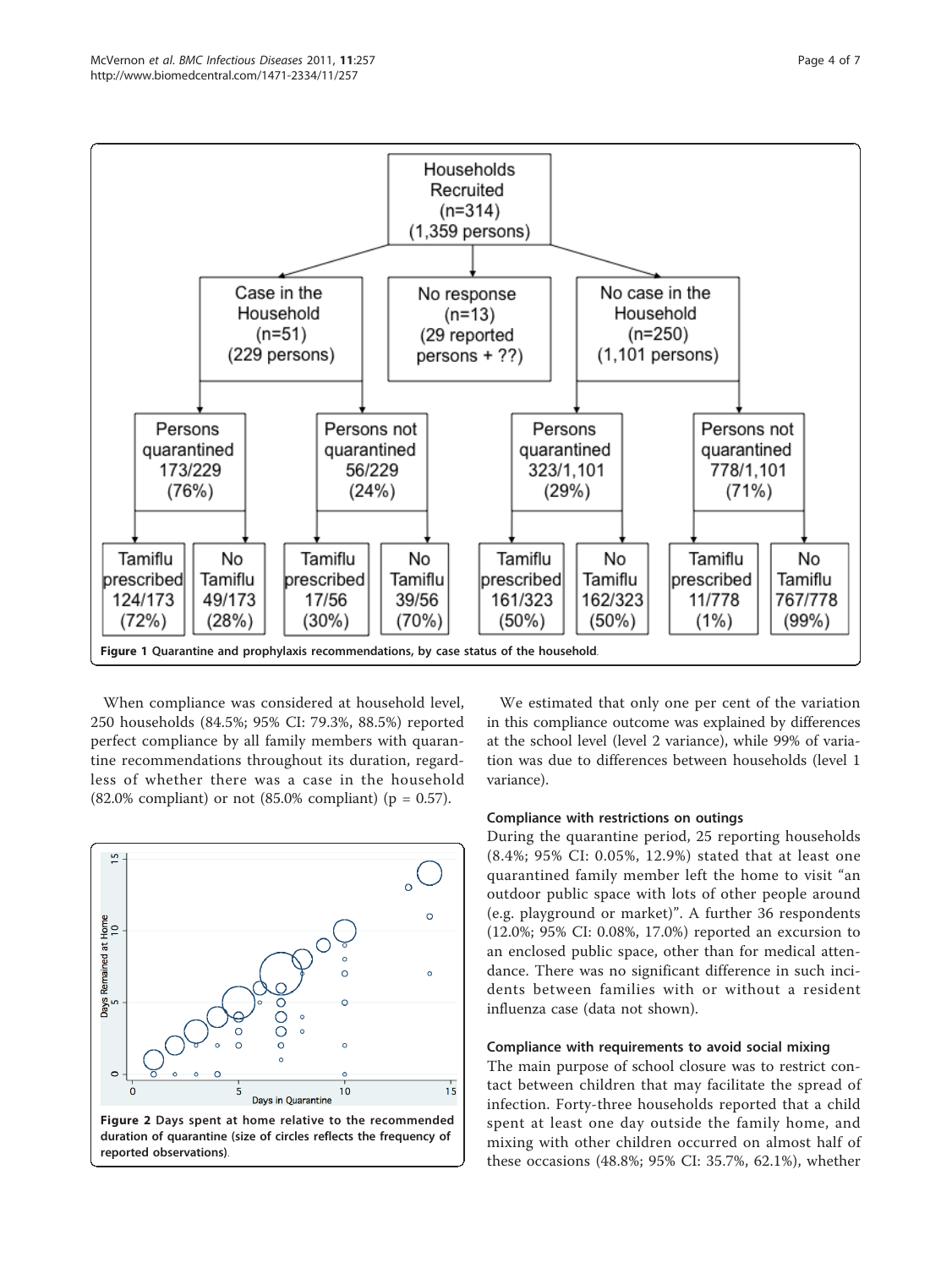or not there was a case in the family ( $p = 0.5$ ). Contact with children who were not immediate family members was far less likely during days spent at home. No child visited a study household in which another child was ill, compared with reported child visitors in 15.9% of 226 homes without a case ( $p < 0.001$ ). Adult visitors were somewhat more common (31.1%; 95% CI: 25.5%, 37.3%), and again occurred more frequently in households without (33.5%) than with (19.6%) an influenza-infected individual ( $p = 0.04$ ).

Compared to children in households that complied with recommendations to stay at home, children in households that did not comply with the recommendations were more likely to have been cared for during the quarantine period by an adult from outside the home (28.3% compared with 4.0% for compliant households; p < 0.001), thus also contravening the quarantine recommendation not to mix with adults from outside the household. This distinction was especially marked for households in which there was a confirmed case of influenza, where the difference was 44.4% of children receiving outside care in non-compliant households compared with 2.4% of those that were compliant.

### Compliance with antiviral medications

Oseltamivir was prescribed for 313 individuals, more often if there was a case in the household and/or for quarantined persons (Figure [1\)](#page-4-0). Compliance with the medication was high, with 75% of respondents stating that the full drug course was completed (95% CI: 68.2, 80.6%). Only 7.1% refused it altogether, 9.9% took up to half, and 5.1% more than half (2.9% were unsure). The presence of a case in the household did not affect adherence to the prophylaxis or treatment regimen, nor did the age of the individual prescribed the medication. Reasons for non-completion of the course did, however, vary by age (data not shown). Where non-compliance was reported, the primary household respondent attributed this to belief that the drug was unnecessary  $(n = 42)$ , particularly for individuals older than 18 years ( $p =$ 0.02). Some children refused to take the medication for unstated reasons ( $n = 10$ ), but side effects, experienced  $(n = 12)$  or anticipated  $(n = 8)$ , were infrequently reported.

# **Discussion**

Despite variable recommendations for the containment of pH1N1 in Victoria (Australia), our findings suggest that compliance with both behavioural and pharmaceutical recommendations was high, particularly in case households. These closures occurred during a welldefined and relatively constricted time frame, at the very beginning of the pandemic strain's emergence in Australia, where Victoria was the first state to report person-

to-person transmission. As Australia was one of the first countries to experience pH1N1 outbreaks during the Southern Hemisphere winter, local public health officials were uncertain of the likely severity of disease and acted according to the 'worst case scenario' recommendations of the AHMPPI 2008 during the initial Contain phase. Considerable media attention was focussed on schoolbased spread of infection and the associated public health response. Our findings may therefore be indicative of a 'best case' estimate of the public's compliance during a moderate to severe influenza pandemic.

Issues arising in the conduct of our survey highlighted the considerable logistic challenges involved in implementing this complex policy on a large scale. In seeking to quantify implementation of school closure measures in Melbourne during the 2009 pH1N1 response, it was first apparent that government records of the intervention did not accord with the level of stated school involvement. Reasons for this discrepancy were unclear, but based on discussions with principals, did not represent school refusal to comply with directives. An alternative explanation might relate to the practical challenges involved in centralized administration of a localized reactive public health intervention, applied across many sites. The highly variable quarantine duration recommended to families provides further support for this hypothesis.

Inevitable delays to response arising from the multiple steps to initiation of closure including: case diagnosis, public health reporting, contact identification and information dissemination were reflected in frequent reports of quarantine periods less than seven days. A quarantine duration of three days or less may not reliably exclude development of infection, given some variation in the length of the presymptomatic infectious period [[15\]](#page-7-0), particularly in children [[16](#page-7-0)]. Moreover, as the period of isolation was to extend for a total of 7 days following last contact with an infected individual, it must be assumed that those contained for a shorter period had already spent several days post-exposure mixing freely in the community, during the time at which they were most likely to be infectious.

#### Strengths and limitations of the study

This is the first study to evaluate implementation of school closure on such a large scale, with our 33 schools representing an intervention conducted across the whole of metropolitan Melbourne. The low response rate from invited participants in this study is consistent with that observed in similar surveys [[17](#page-7-0)-[19\]](#page-7-0), but does introduce potential for ascertainment bias. In particular, we received a disproportionately low level of responses from less advantaged schools, limiting our ability to represent the whole population experience and possibly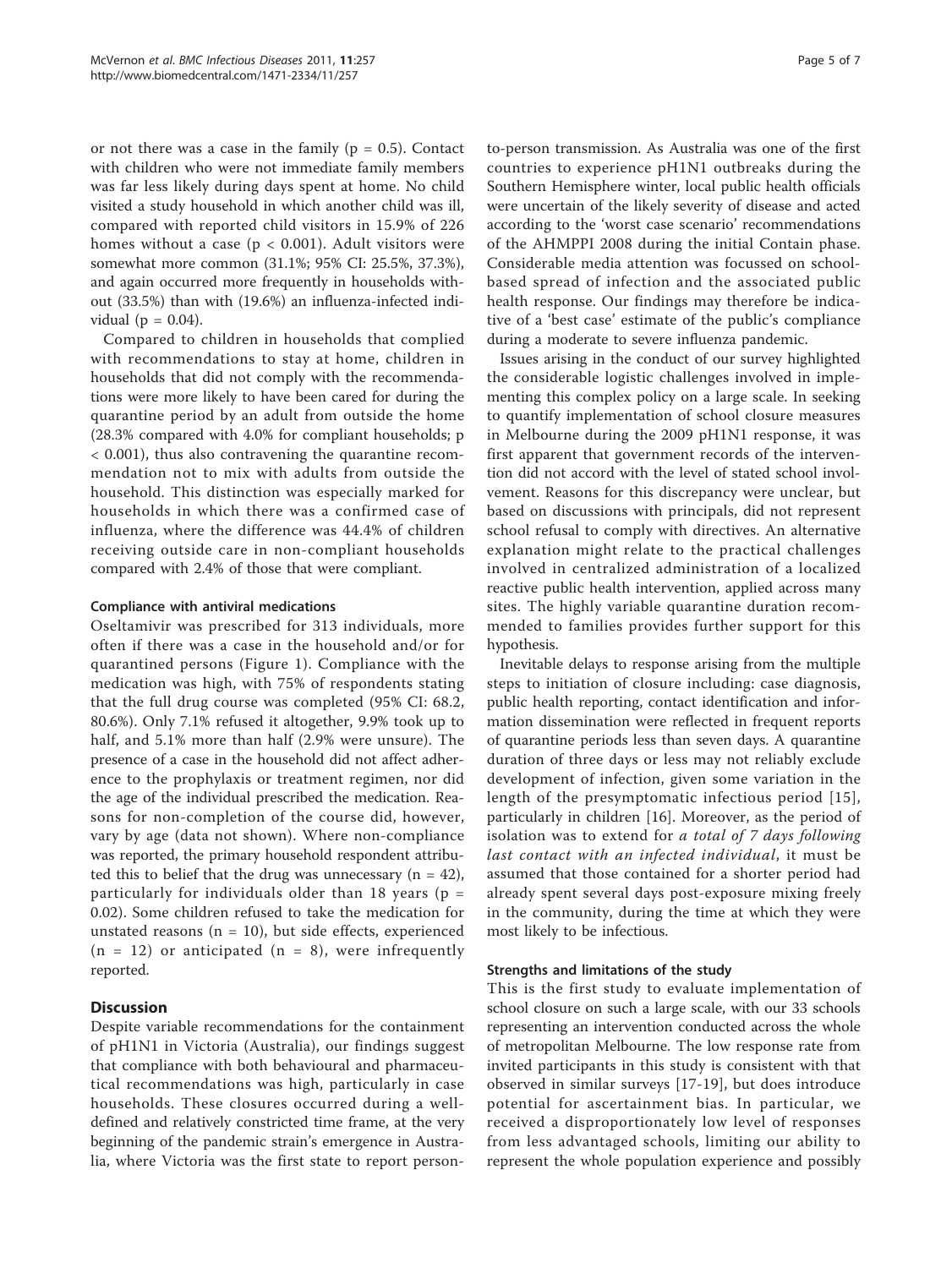inflating estimates of compliance. Also of note, the proportion of households that contained a confirmed case (20%) was considerably higher than that in a recently published West Australian (WA) study of school closures (5%) [[20\]](#page-7-0). This may suggest that not only more affluent, but also more concerned and/or compliant parents were more likely to take part in our study. Study materials were not available in languages other than English, which may also have excluded vulnerable subgroups in the population sample. Unfortunately, as invitations to participate were distributed through schools due to privacy constraints, we are not able to characterize non-respondent households in more detail. Further, conduct of the survey several months after closures took place may have reduced motivation to participate, and introduced the possibility of recall bias.

# Findings in relation to other studies of quarantine compliance

Why was compliance with quarantine recommendations so high in our sample? The study of school closures in WA, implemented later than in Victoria and with greater awareness of the generally mild nature of pH1N1 disease, found greater frequency of excursions outside the home (75%) than did our survey [[20\]](#page-7-0). Unlike our sample, the WA study included 'peers' as well as those children identified as actual 'contacts'. The latter were more likely to stay at home than their unexposed friends, exceeded only by cases, of whom there were relatively few [[20\]](#page-7-0). Frequent socialization was reported among students sent home during pH1N1 driven closures in the United States (US) [[18](#page-7-0)], in keeping with earlier observations during a large seasonal influenza B epidemic, in which individual risk perception was assessed and reported to be low [[17\]](#page-7-0). Australian surveys have found a lower anticipated compliance with voluntary quarantine measures for seasonal influenza infection, compared with a pandemic virus [[21](#page-7-0)].

Parental care in the home was associated with higher compliance with social restrictions. During pH1N1 associated elementary school closures in Pennsylvania, only one in five parents took time off work to care for children despite dual income earners in two thirds of households. In that study, 69% of affected children made excursions to locations outside the home during the closure period [[22](#page-7-0)]. A recent contact diary study reported a 50% reduction in child socialization during school holiday periods in the United Kingdom (UK) compared with term time, suggested to be predictive of behavior during a public health intervention [\[23\]](#page-7-0). However, the relevance of this finding to an emergency school closure setting should be interpreted with caution, as making 'ad hoc' arrangements for child care at short notice may lead to very different patterns of child socialization, compared with periods of scheduled leave.

Oseltamivir was well accepted by respondents in this study, with almost all taking at least half of the course, and very few reporting side effects. In a 'real-time' survey from the UK, just under half of secondary school students and three quarters of primary school students completed a prescribed course of oseltamivir [\[19](#page-7-0)]. Noncompliance was ascribed to gastro-intestinal side-effects in half, and may have been more reliably reported than in our study due to an absence of recall bias, although questionnaires were only completed by around 40% of the sample population [[19\]](#page-7-0). Similarly high rates of adverse events were seen among children receiving oseltamivir in a comprehensive school in the South-West of England, but with better compliance and a higher study participation rate (> 90%) [\[24\]](#page-7-0).

# Conclusions

High levels of compliance with quarantine and antiviral recommendations were observed in our study population, derived from families affected by school closures in Victoria during the early days of the 2009 H1N1 epidemic. These estimates likely reflect a 'best case' scenario, fuelled by high levels of public awareness and anxiety at the time the measures were imposed. However, the complex nature of the intervention was reflected in the variable directives received by families, which likely undermined its impact.

In related work, we explore the predictors of compliance at household level in further detail, including socio-economic status and parental employment arrangements, along with financial consequences of home quarantine recommendations for the family (Prof Anne Kavanagh, personal communication). At societal level, the costs associated with school closures are substantial [\[7](#page-7-0)], making their economic justification difficult in the absence of high case fatality, even where highly effective [[13\]](#page-7-0). As implemented, the measures in Victoria were unlikely to have substantially altered the course of the epidemic. This study emphasizes the need to understand the feasibility of public health measures when considering their likely health and economic impacts in real world settings.

#### List of Abbreviations Used

AHMPPI: Australian Health Management Plan for Pandemic Influenza; CI: Confidence interval; pH1N1: Pandemic influenza A (H1N1) 2009; UK: United Kingdom; US: United States of America; WA: Western Australia

#### Acknowledgements and Funding

We thank parents and schools for participating and providing support for the project; the Catholic Education Office and the Department of Education and Early Childhood Development and the Department of Health in Victoria, Australia. We are grateful to Dr James McCaw for helpful comments on the manuscript. This project was supported by an NHMRC H1N1 influenza 09